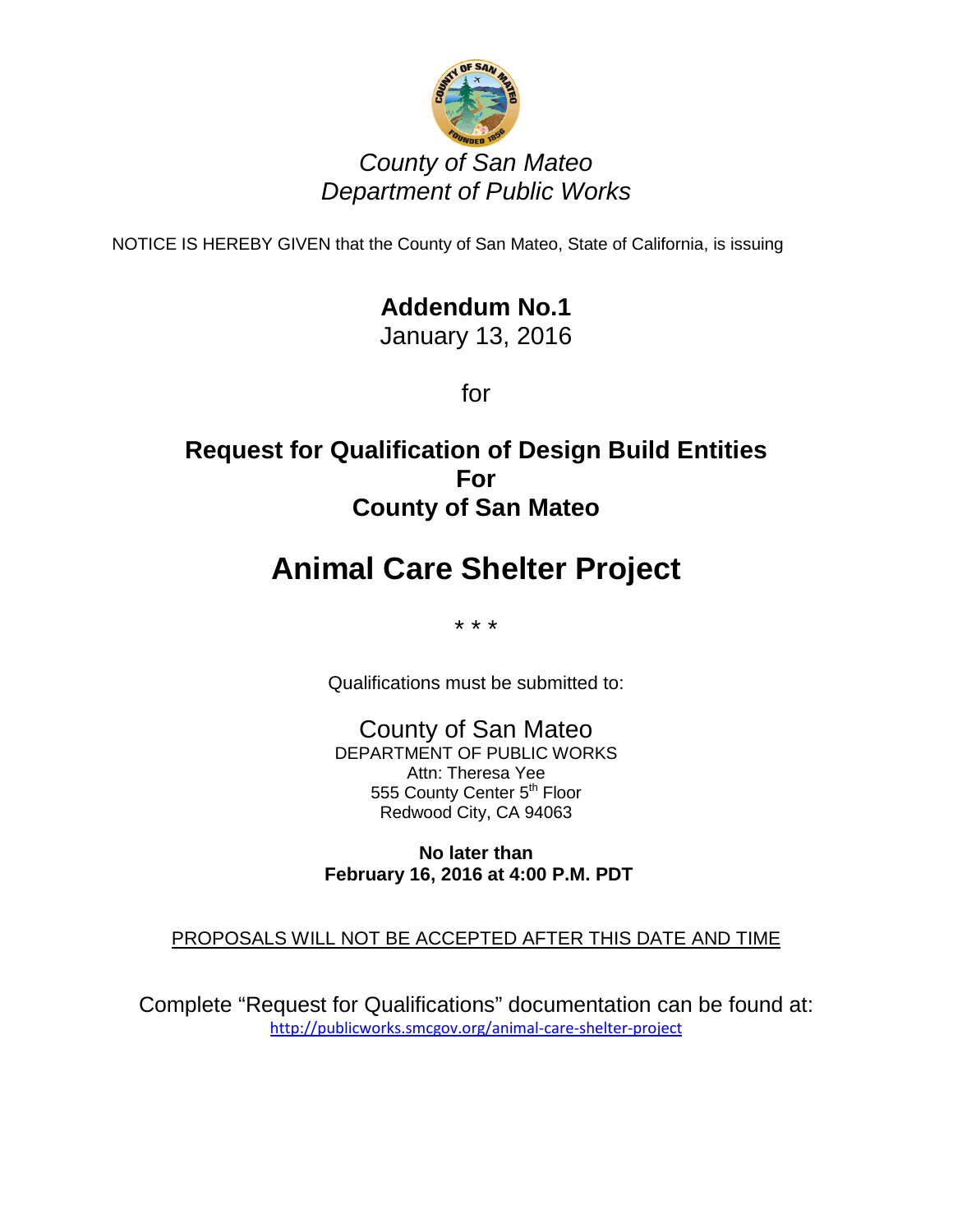# **Animal Shelter Project Addendum No. 1**

By this Addendum No. 1 issued January 13, 2016, the following should be incorporated and made a part of the original Request for Qualifications:

#### Clarification #1:

Replace the Personnel Resume template on page 58 with the attached updated template dated January 13, 2016.

#### Clarification #2:

Replace the Identification of DBE Proposal Manager, Exhibit A on page 8 with the attached updated form. The email address for Theresa Yee has been corrected to [tyee@smcgov.org.](mailto:tyee@smcgov.org) For firms that have already submitted this form, a re-submittal is not required; however, check to make sure the form was sent to the correct email address. The due date for this form remains January 26, 2016.

\*\* End of Addendum \*\*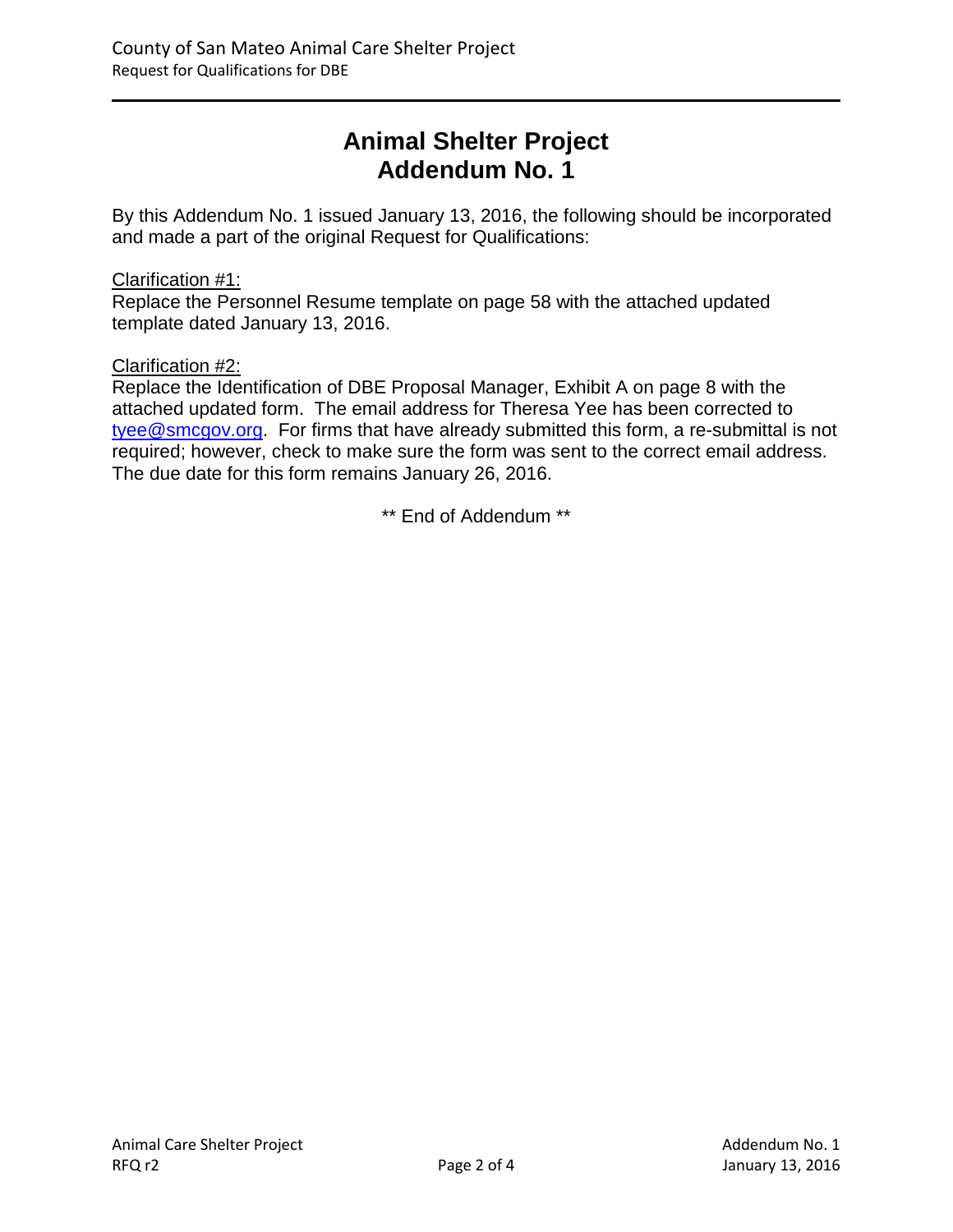## Tab 6 - PERSONNEL RESUME

| <b>DBE Personnel Position:</b> |  |
|--------------------------------|--|
|--------------------------------|--|

Include this template and a maximum of 2 additional pages of resume per position.

| Years of Experience: __________________________Years with this Firm: _______________________________                                                                                                                           |
|--------------------------------------------------------------------------------------------------------------------------------------------------------------------------------------------------------------------------------|
|                                                                                                                                                                                                                                |
|                                                                                                                                                                                                                                |
|                                                                                                                                                                                                                                |
|                                                                                                                                                                                                                                |
| Experience: Identify relevant projects on which employee has worked. Include a brief description of the<br>project and specifically identify employee's roles, responsibilities and duration of<br>involvement on the project. |
|                                                                                                                                                                                                                                |
|                                                                                                                                                                                                                                |
| Experience with facilities construction for public sector client: _________________________________                                                                                                                            |
| Experience with energy efficiency/sustainable building design measures:                                                                                                                                                        |
| Other experience, training, education, and qualifications relevant to the proposed project: ________                                                                                                                           |
| Describe what makes this individual uniquely suited for this assignment?                                                                                                                                                       |
| This form should be reproduced / reprinted for use on each of the required project profiles.                                                                                                                                   |